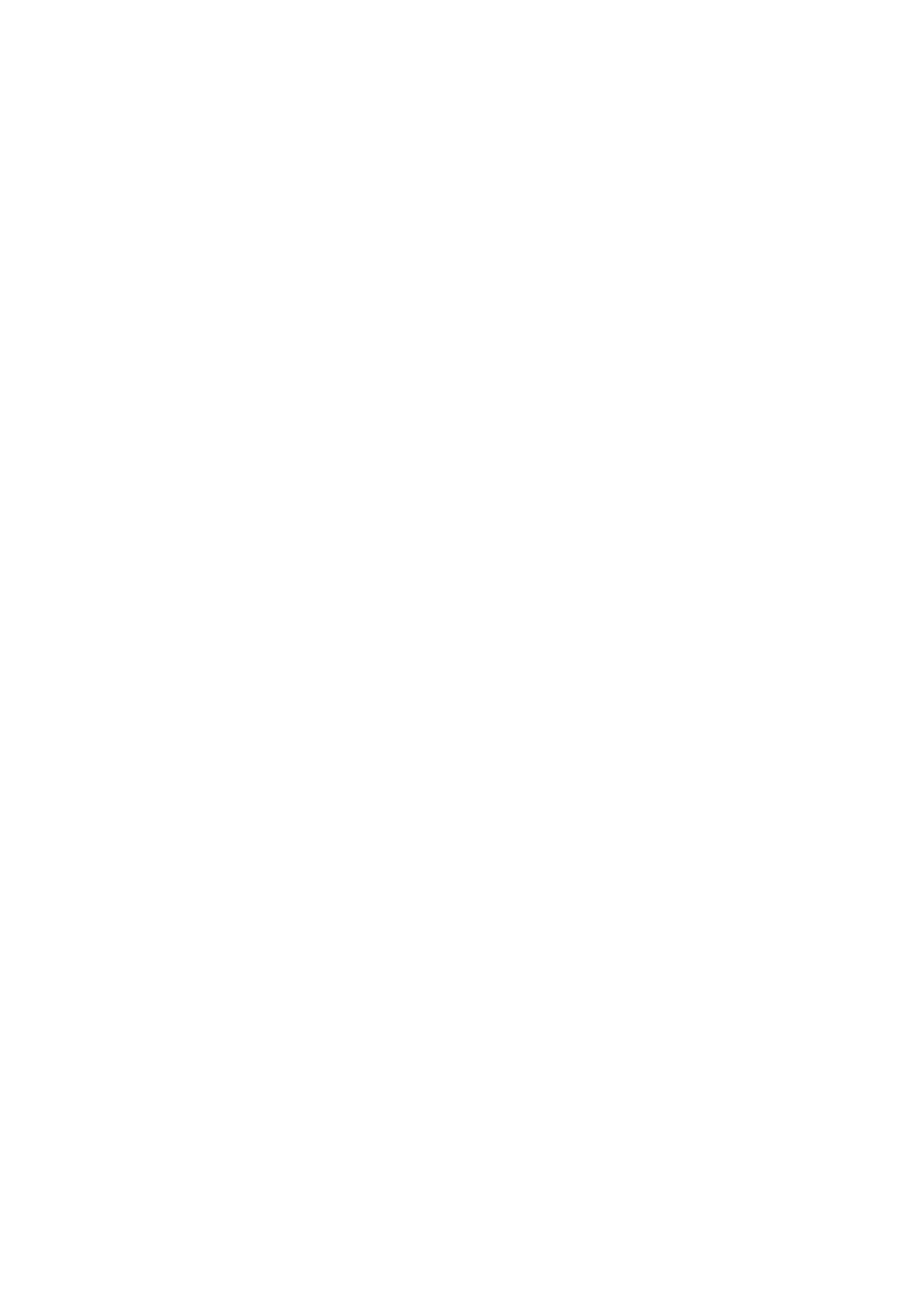### **11 STAKEHOLDER DATABASE**

Please note that due to the POPI Act, and to protect the privacy of the stakeholders, the names and contact details of the stakeholders have been omitted from this list.

| <b>CATEGORY</b>              | <b>STAKEHOLDER REFERENCE #</b> | <b>AFFILIATION</b>                                                                     |
|------------------------------|--------------------------------|----------------------------------------------------------------------------------------|
| <b>LOCAL MUNICIPALITIES</b>  |                                |                                                                                        |
| Stakeholder 1                | Government                     | Matzikama Municipality & Olifants River Estuary Advisory Forum                         |
| Stakeholder 2                | Government                     | Matzikama Municipality                                                                 |
| Stakeholder 3                | Government                     | Matzikama Municipality                                                                 |
| Stakeholder 4                | Government                     | Matzikama Municipality                                                                 |
| Stakeholder 5                | Government                     | Matzikama Local Municipality                                                           |
| Stakeholder 6                | Government                     | Matzikama Municipality                                                                 |
| Stakeholder 7                | Government                     | Matzikama Municipality                                                                 |
| Stakeholder 8                | Government                     | Matzikama Municipality Regional IDP manager, Natural resource<br>management & research |
| <b>NEARBY MUNICIPALITIES</b> |                                |                                                                                        |
| Stakeholder 9                | Government                     | <b>Bergriver Municipality</b>                                                          |
| Stakeholder 10               | Government                     | Cederberg Municipality & Verlorenvlei Estuary Advisory Forum                           |
| Stakeholder 11               | Government                     |                                                                                        |
| Stakeholder 12               | Government                     | Saldanha Bay Municipality                                                              |
| Stakeholder 13               | Government                     | Saldanha Bay Municipality                                                              |
| Stakeholder 14               | Government                     | Cederberg Local Municipality                                                           |
| Stakeholder 15               | Government                     | <b>Cederberg Local Municipality</b>                                                    |
| Stakeholder 16               | Government                     |                                                                                        |
| <b>NEARBY MUNICIPALITIES</b> |                                |                                                                                        |
| Stakeholder 17               | Government                     | Namakwa District Municipality NC                                                       |
| Stakeholder 18               | Government                     | Namakwa District Municipality NC                                                       |
|                              |                                |                                                                                        |

#### **DISTRICT MUNICIPALITIES**

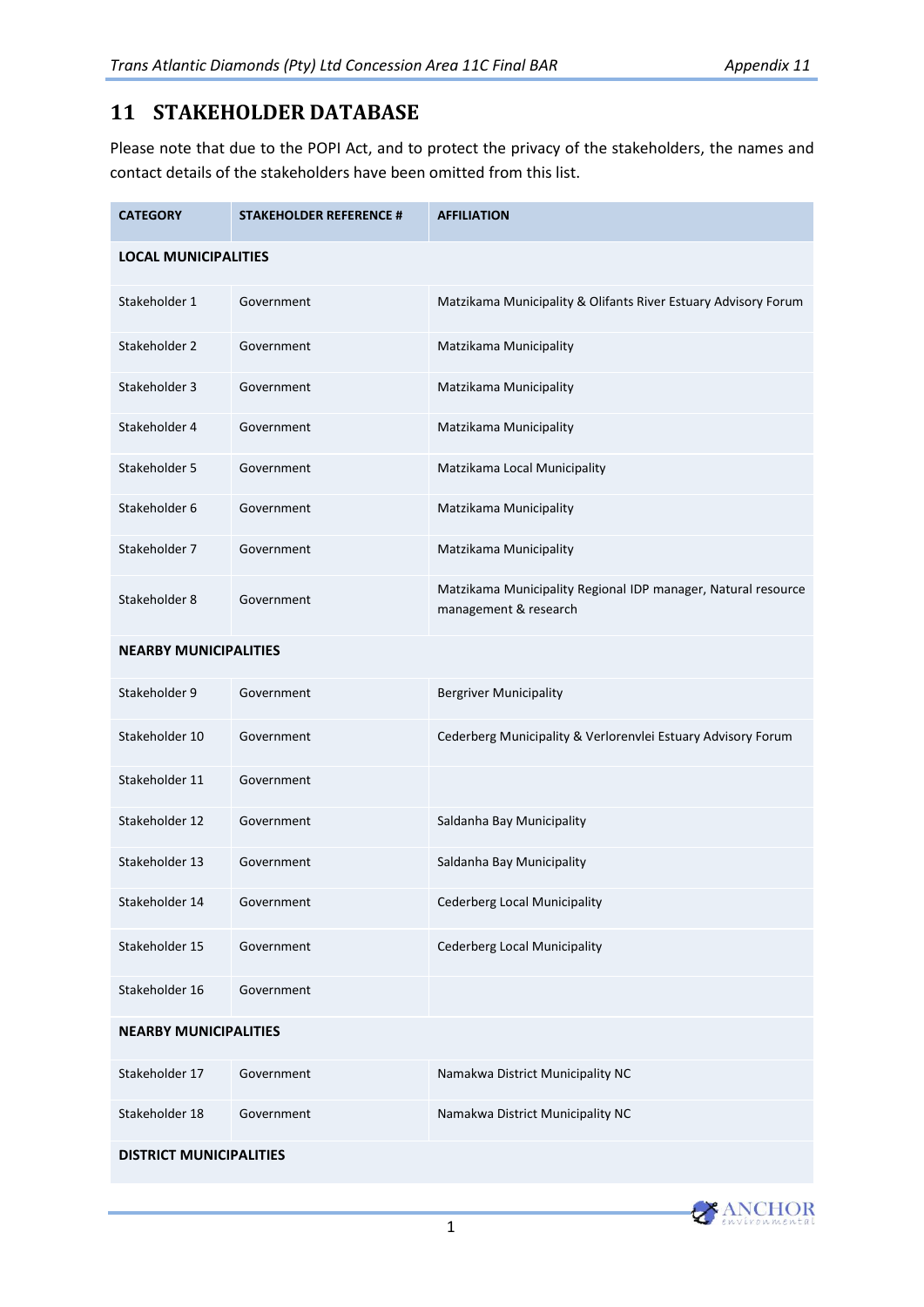| Stakeholder 20                                                         | Government | West Coast District Municipality                     |
|------------------------------------------------------------------------|------------|------------------------------------------------------|
| Stakeholder 21                                                         | Government | West Coast District Municipality                     |
| Stakeholder 22                                                         | Government | West Coast District Municipality                     |
| Stakeholder 23                                                         | Government | West Coast District Municipality                     |
| Stakeholder 24                                                         | Government | West Coast District Municipality                     |
| Stakeholder 25                                                         | Government | West Coast District Municipality                     |
| Stakeholder 26                                                         | Government | West Coast District Municipality                     |
| Stakeholder 27                                                         | Government | West Coast District Municipality                     |
| Stakeholder 28                                                         | Government | West Coast District Municipality                     |
| Stakeholder 29                                                         | Government | West Coast District Municipality                     |
| Stakeholder 30                                                         | Government | West Coast District Municipality                     |
| <b>Provincial DEA &amp; DP</b>                                         |            |                                                      |
| Stakeholder 31                                                         | Government | <b>Environmental Law Enforcement</b>                 |
| <b>Environmental Governance, Policy Coordination &amp; Enforcement</b> |            |                                                      |
|                                                                        |            |                                                      |
| Stakeholder 32                                                         | Government | Planning and Policy Coordination                     |
| Stakeholder 33                                                         | Government | <b>Environmental Governance</b>                      |
| <b>Environmental Sustainability</b>                                    |            |                                                      |
| Stakeholder 34                                                         | Government | Climate Change                                       |
| Stakeholder 35                                                         | Government | <b>Sustainability Management</b>                     |
| Stakeholder 36                                                         | Government | <b>Biodiversity and Coastal Management</b>           |
| Stakeholder 37                                                         | Government | <b>Coastal Management</b>                            |
| Stakeholder 38                                                         | Government | <b>Coastal Management</b>                            |
| Stakeholder 39                                                         | Government | DFFE: Directorate Sustainable Aquaculture Management |
| Stakeholder 40                                                         | Government | Directorate: Sustainable Aquaculture Management      |
| Stakeholder 41                                                         | Government | Directorate: Sustainable Aquaculture Management      |
| <b>Environmental Quality</b>                                           |            |                                                      |

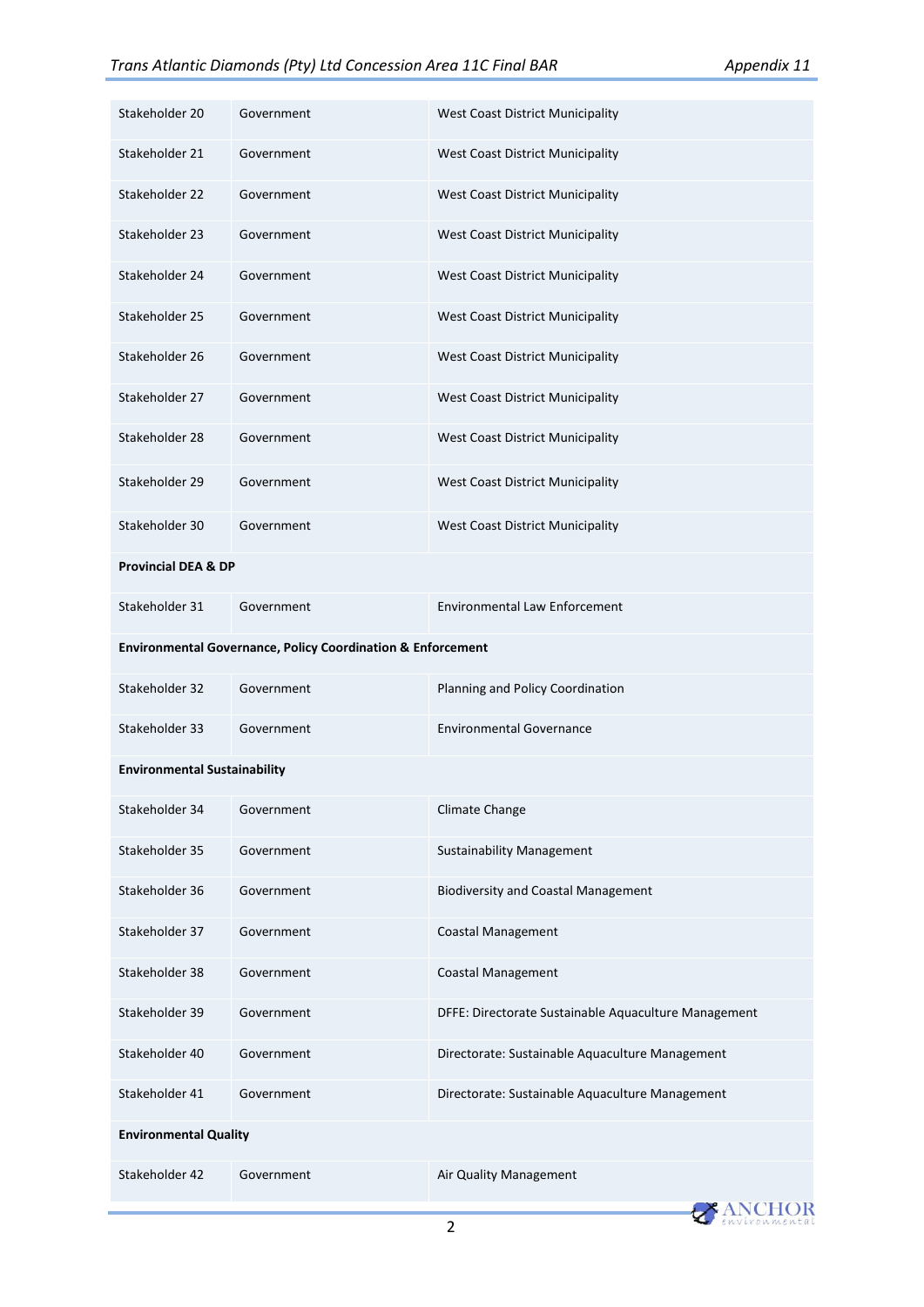| Stakeholder 43              | Government | Pollution and Chemicals Management                        |
|-----------------------------|------------|-----------------------------------------------------------|
|                             |            |                                                           |
| Stakeholder 44              | Government | Pollution and Chemicals Management                        |
| Stakeholder 45              | Government | Waste Management                                          |
| <b>Development Planning</b> |            |                                                           |
| Stakeholder 46              | Government | Development Management - Region 1                         |
| Stakeholder 47              | Government | EIA Region 1 (Development Management)                     |
| Stakeholder 48              | Government | Development Facilitation                                  |
| Stakeholder 49              | Government | <b>Spatial Planning</b>                                   |
| Stakeholder 50              | Government | Development Planning Intelligence Management and Research |
| Stakeholder 51              | Government | EIA projects                                              |
| Stakeholder 52              | Government | <b>Development Planning</b>                               |
| Stakeholder 53              | Government | Development Planning                                      |
| <b>DMRE</b>                 |            |                                                           |
| Stakeholder 54              | Government | Department of Mineral Resources                           |
| Stakeholder 55              | Government | Department of Mineral Resources                           |
| Stakeholder 56              | Government | Department of Mineral Resources                           |
| Stakeholder 57              | Government | Offshore Oil and Gas Exploration work stream              |
| Stakeholder 58              | Government | Offshore Oil and Gas Exploration work stream              |
| Stakeholder 59              | Government | Department of Mineral Resources and Energy                |
| Stakeholder 60              | Government | Department of Mineral Resources and Energy                |
| Stakeholder 61              | Government | Department of Mineral Resources and Energy                |
| Stakeholder 62              | Government | <b>DMRE</b>                                               |
| Stakeholder 63              | Government | <b>DMRE</b>                                               |
| <b>DWS</b>                  |            |                                                           |
| Stakeholder 64              | Government | Sub Directorate: Proto CMA                                |
| Stakeholder 65              | Government |                                                           |

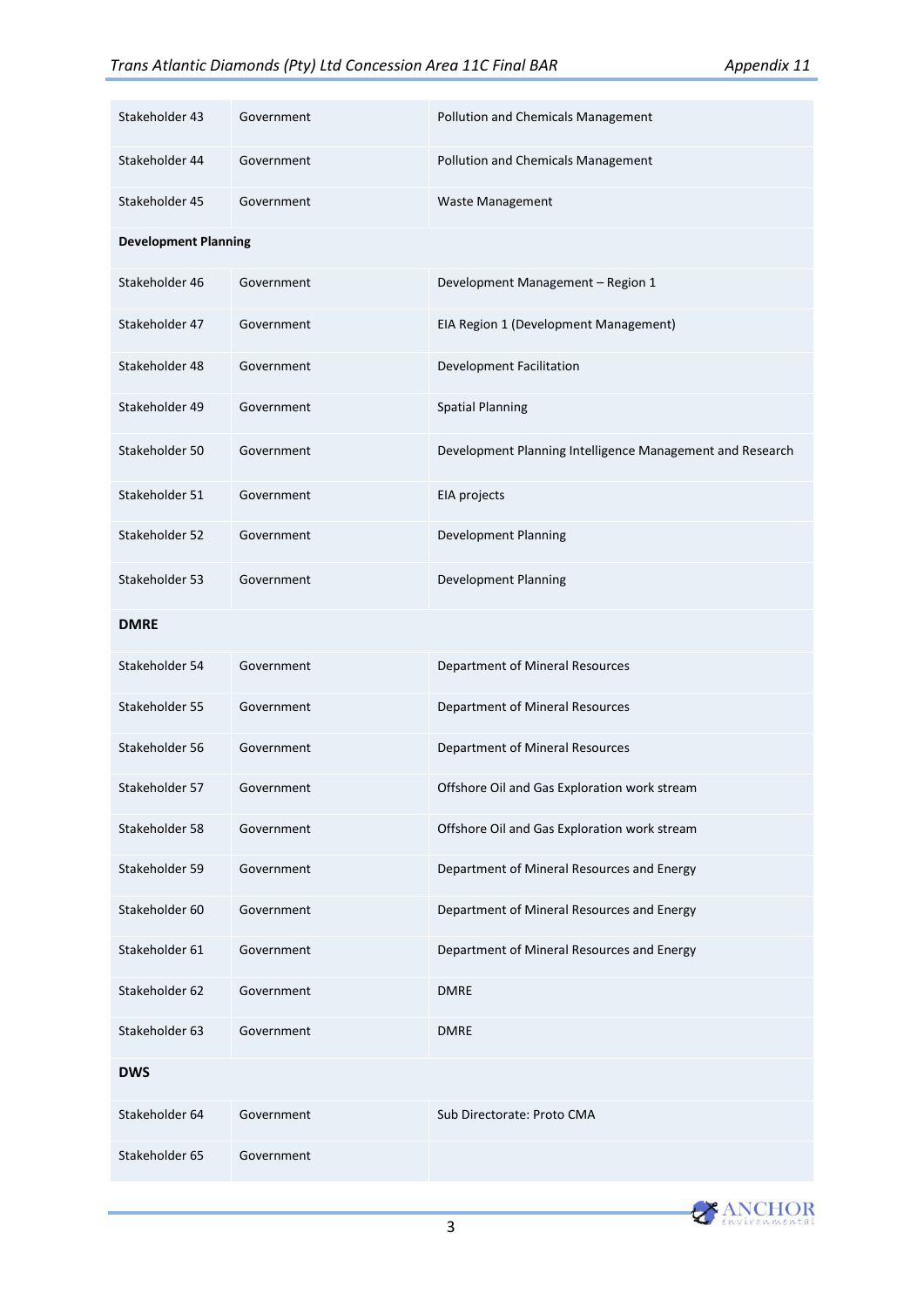| Stakeholder 66                         | Government | Department of Water and Sanitation                                            |
|----------------------------------------|------------|-------------------------------------------------------------------------------|
| Stakeholder 68                         | Government | Department of Water and Sanitation                                            |
| Stakeholder 69                         | Government | Department of Water and Sanitation                                            |
| Stakeholder 70                         | Government | Department of Water and Sanitation                                            |
| Stakeholder 71                         | Government | Department of Water and Sanitation-Olifants Doorn WMA                         |
| Stakeholder 72                         | Government | Department of Human Settlements Water and Sanitation                          |
| Stakeholder 73                         | Government | Department of Human Settlements Water and Sanitation                          |
| Stakeholder 74                         | Government | Department of Water and Sanitation                                            |
| Stakeholder 75                         | Government | Department of Water and Sanitation                                            |
| <b>DFFE</b>                            |            |                                                                               |
| Stakeholder 76                         | Government | <b>Biodiversity and Conservation</b>                                          |
| <b>Biodiversity &amp; Conservation</b> |            |                                                                               |
| Stakeholder 77                         | Government | <b>Biodiversity and Conservation</b>                                          |
| Stakeholder 78                         | Government | <b>Biodiversity and Conservation</b>                                          |
| Stakeholder 79                         | Government | <b>Biodiversity and Conservation</b>                                          |
| Stakeholder 80                         | Government | <b>Biodiversity and Conservation</b>                                          |
| Stakeholder 81                         | Government | <b>Biodiversity and Conservation</b>                                          |
| Stakeholder 82                         | Government | <b>Biodiversity and Conservation</b>                                          |
| Stakeholder 83                         | Government | <b>Biodiversity and Conservation</b>                                          |
| Stakeholder 84                         | Government | <b>Biodiversity and Conservation</b>                                          |
| <b>Oceans &amp; Coasts</b>             |            |                                                                               |
| Stakeholder 85                         | Government | <b>Oceans and Coasts</b>                                                      |
| Stakeholder 86                         | Government | <b>Oceans and Coasts</b>                                                      |
| Stakeholder 87                         | Government | Marine Protection Services and Ocean Governance work stream                   |
| Stakeholder 88                         | Government | Chief Directorate: Specialist Monitoring Services; Directorate:<br>Monitoring |

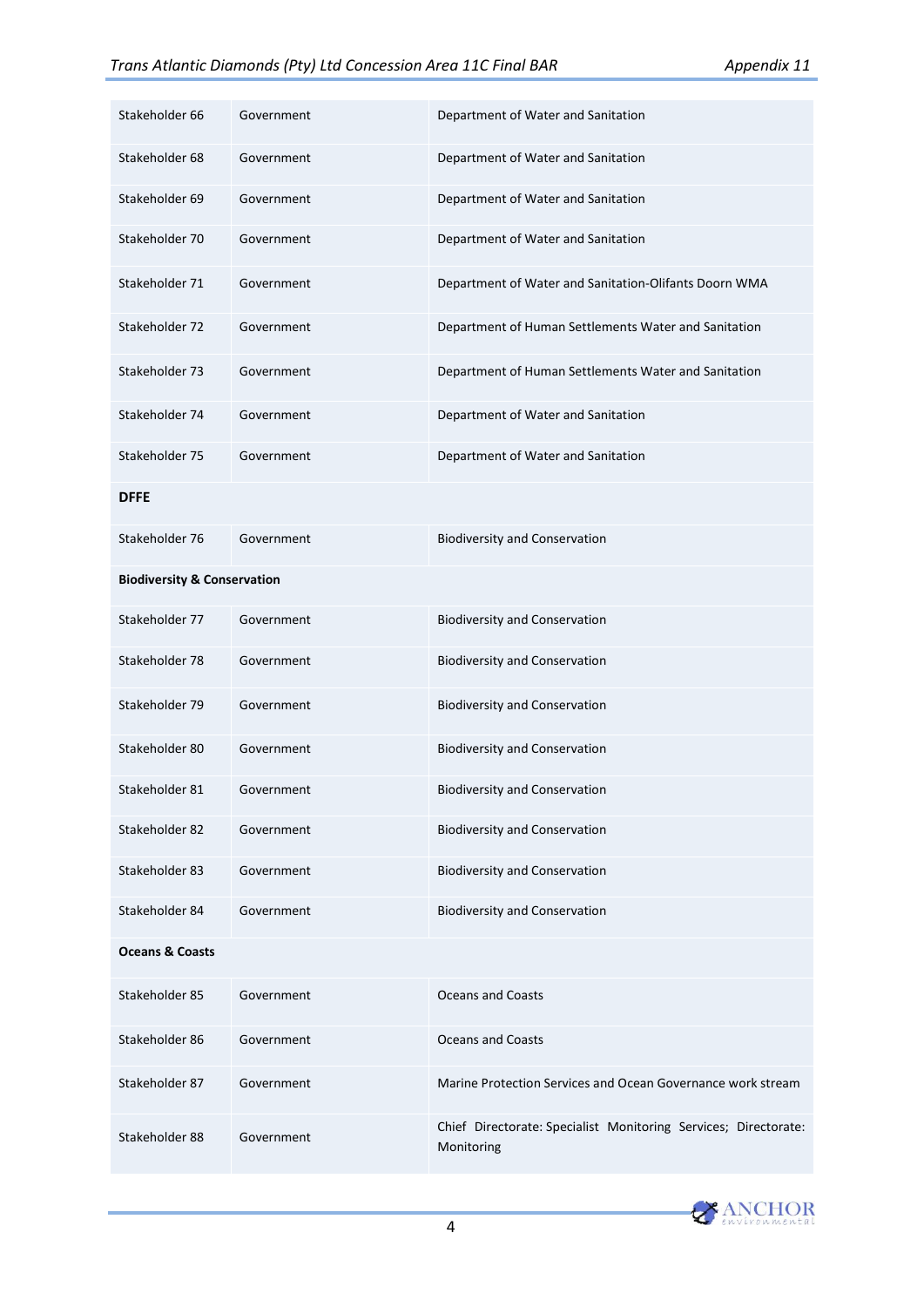| Stakeholder 89                                 | Government | <b>Oceans and Coasts</b>                                    |  |
|------------------------------------------------|------------|-------------------------------------------------------------|--|
| <b>Integrated Environmental Authorisations</b> |            |                                                             |  |
| Stakeholder 90                                 | Government | National Infrastructure Projects                            |  |
| Stakeholder 91                                 | Government | National Infrastructure Projects                            |  |
| Stakeholder 92                                 | Government |                                                             |  |
| Stakeholder 93                                 | Government |                                                             |  |
| Stakeholder 94                                 | Government |                                                             |  |
| Stakeholder 95                                 | Government |                                                             |  |
| Stakeholder 96                                 | Government |                                                             |  |
| Stakeholder 97                                 | Government |                                                             |  |
| Stakeholder 98                                 | Government |                                                             |  |
| Stakeholder 99                                 | Government |                                                             |  |
| Stakeholder 100                                | Government |                                                             |  |
| Stakeholder 101                                | Government |                                                             |  |
| <b>Fisheries Management</b>                    |            |                                                             |  |
| Stakeholder 102                                | Government | <b>Fisheries Operations Support</b>                         |  |
| Stakeholder 103                                | Government | <b>Small-Scale Fisheries</b>                                |  |
| Stakeholder 104                                | Government | <b>Fisheries Branch</b>                                     |  |
| Stakeholder 105                                | Government | Fisheries Partnerships Management: Stakeholder Engagement   |  |
| Stakeholder 106                                | Government | Marine Resources Management: Offshore & High Seas Fisheries |  |
| Stakeholder 107                                | Government | Marine Resources Management: Inshore Fisheries Management   |  |
| Stakeholder 108                                | Government | Small-scale fisheries management                            |  |
| Stakeholder 109                                | Government | <b>Cultural Services</b>                                    |  |
| Stakeholder 110                                | Government | <b>Cultural Services</b>                                    |  |
| Stakeholder 111                                | Government | <b>Fisheries Development</b>                                |  |
| <b>SAHRA</b>                                   |            |                                                             |  |

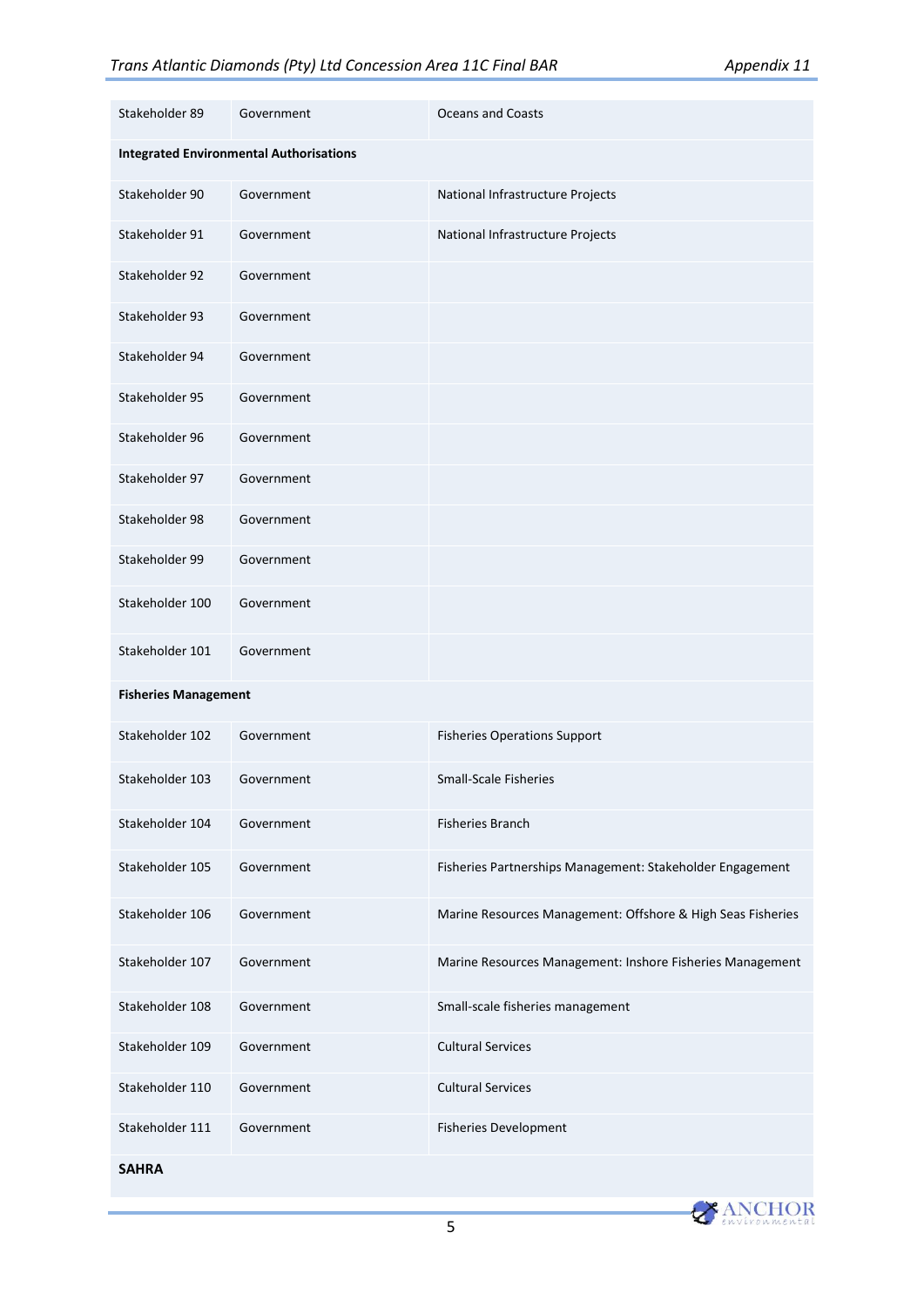| Stakeholder 112 | Government | South African Heritage Resources Agency        |
|-----------------|------------|------------------------------------------------|
| <b>DPW</b>      |            |                                                |
| Stakeholder 113 | Government | Department of Public Works                     |
| Stakeholder 114 | Government | Department of Public Works                     |
| Stakeholder 115 | Government | Department of Public Works                     |
| Stakeholder 116 | Government | Department of Public Works                     |
| <b>DALRRD</b>   |            |                                                |
| Stakeholder 117 | Government | Rural development                              |
| Stakeholder 118 | Government | Rural development                              |
| Stakeholder 119 | Government | Rural development                              |
| Stakeholder 120 | Government | Rural development                              |
| Stakeholder 121 | Government | Rural development                              |
| Stakeholder 122 | Government | Rural development                              |
| Stakeholder 123 | Government | Rural development                              |
| Stakeholder 124 | Government | Rural development                              |
| Stakeholder 125 | Government | Rural development                              |
| Stakeholder 126 | Government | Rural development                              |
| Stakeholder 127 | Government | Rural development                              |
| Stakeholder 128 | Government | Rural development                              |
| <b>ESKOM</b>    |            |                                                |
| Stakeholder 129 | Energy     | Eskom Transmission Division: Land & Rights     |
| <b>TOURISM</b>  |            |                                                |
| Stakeholder 130 | Government | Coastal and Marine Tourism work stream         |
| Stakeholder 131 | Government | Destination Planning & Investment Coordination |
| Stakeholder 132 | Government | Department of Tourism                          |
| Stakeholder 133 | Government | Department of Tourism                          |

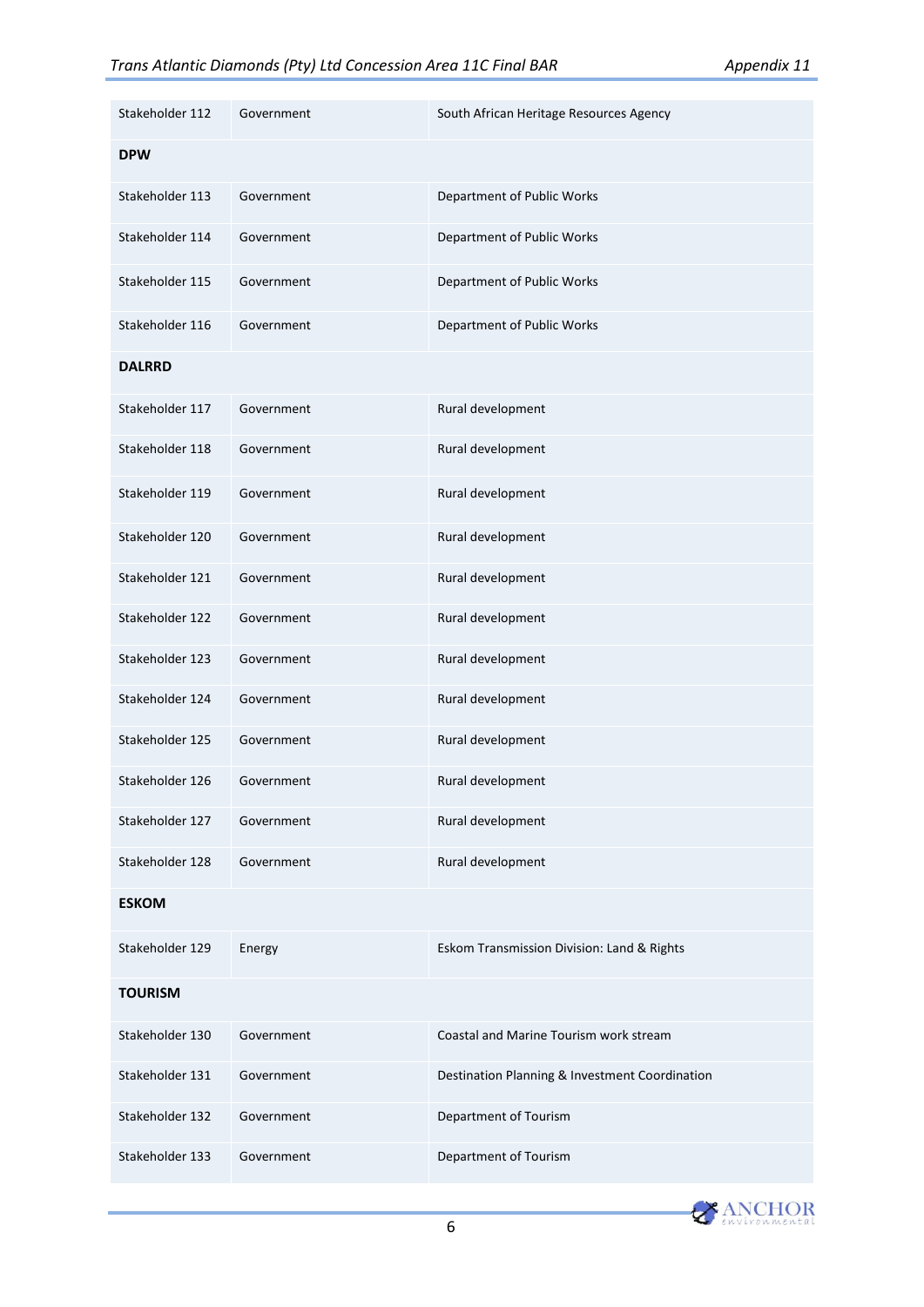| Stakeholder 134         | Government | WCG: Department of Economic Development & Tourism    |
|-------------------------|------------|------------------------------------------------------|
| <b>DOT</b>              |            |                                                      |
| Stakeholder 135         | Government | Marine Transport and Manufacturing work stream (MTM) |
| Stakeholder 136         | Government | Transport                                            |
| Stakeholder 137         | Government | Western Cape Government: Transport and Public Works  |
| <b>TRANSPORT</b>        |            |                                                      |
| Stakeholder 138         | Government | Transport-SANRAL                                     |
| Stakeholder 139         | Government | Transnet                                             |
| Stakeholder 140         | Government | Transnet                                             |
| Stakeholder 141         | Government | SANRAL                                               |
| <b>AVIATION</b>         |            |                                                      |
| Stakeholder 142         | Aviation   | Civil Aviation Authority South African               |
| <b>SAMSA &amp; NAVY</b> |            |                                                      |
| Stakeholder 143         | SAMSA      | South African Maritime Safety Authority (SAMSA)      |
| Stakeholder 144         | SAMSA      | South African Maritime Safety Authority (SAMSA)      |
| Stakeholder 145         | SAMSA      | South African Maritime Safety Authority (SAMSA)      |
| Stakeholder 146         | SAMSA      | South African Maritime Safety Authority (SAMSA)      |
| Stakeholder 147         | Navy       | South African Navy Hydrographic Office               |
| <b>SANBI</b>            |            |                                                      |
| Stakeholder 148         | Government | <b>SANBI</b>                                         |
| Stakeholder 149         | Government | SANBI                                                |
| <b>SANParks</b>         |            |                                                      |
| Stakeholder 150         | Government | <b>SANParks</b>                                      |
| Stakeholder 151         | Government | <b>SANParks</b>                                      |
| <b>CAPE NATURE</b>      |            |                                                      |
| Stakeholder 152         | Government | CapeNature                                           |

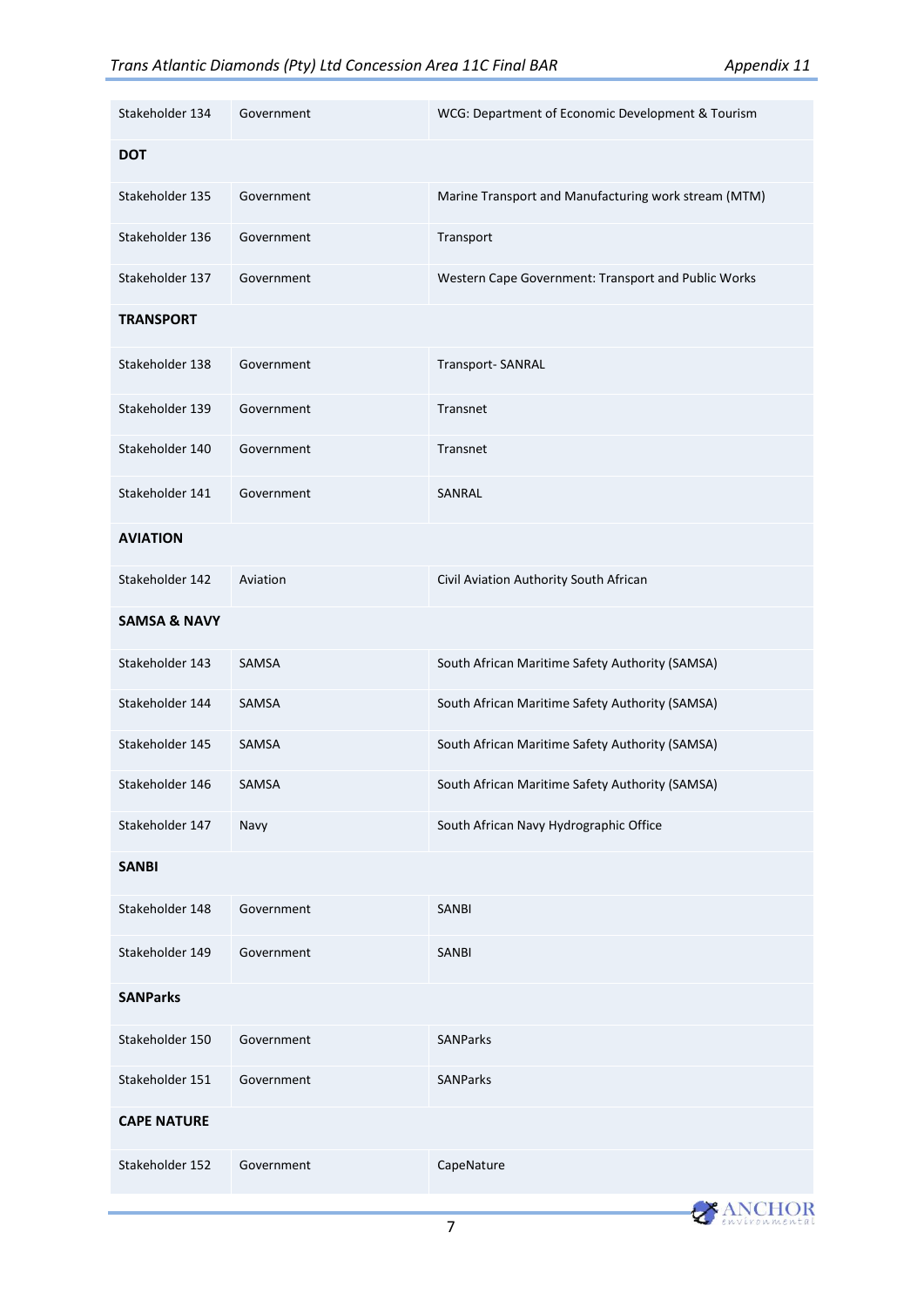| Stakeholder 153     | Government                     | CapeNature                                               |
|---------------------|--------------------------------|----------------------------------------------------------|
| <b>BIRDLIFE</b>     |                                |                                                          |
| Stakeholder 154     | Conservation                   | <b>Birdlife South Africa</b>                             |
| Stakeholder 155     | Conservation                   | <b>Birdlife South Africa</b>                             |
| <b>CONSERVATION</b> |                                |                                                          |
| Stakeholder 156     | Conservation                   | Marine Awareness Project                                 |
| Stakeholder 157     | Conservation                   | Coast care coordinator, E bay area                       |
| Stakeholder 158     | Conservation                   | Cape West Coast Biosphere Reserve                        |
| Stakeholder 159     | Conservation                   | Bergriver Estuary Advisory Forum                         |
| Stakeholder 160     | Conservation                   | Sustainable Futures ZA                                   |
| Stakeholder 161     | Conservation                   | <b>Protect the West Coast</b>                            |
| <b>WWF</b>          |                                |                                                          |
| Stakeholder 162     | Conservation                   | Marine Programme                                         |
| Stakeholder 163     | Conservation                   | Admin                                                    |
| WESSA               |                                |                                                          |
| Stakeholder 163     | Conservation                   | Wildlife and Environment Society of South Africa (WESSA) |
| Stakeholder 164     | Conservation                   | Wildlife and Environment Society of South Africa (WESSA) |
| Stakeholder 165     | Conservation                   | Wildlife and Environment Society of South Africa (WESSA) |
| Stakeholder 166     | Conservation                   | Wildlife and Environment Society of South Africa (WESSA) |
| Stakeholder 167     | Conservation                   | Wildlife and Environment Society of South Africa (WESSA) |
| <b>EDUCATION</b>    |                                |                                                          |
| Stakeholder 168     | <b>Environmental Education</b> | <b>Environmental Evaluation Unit UCT</b>                 |
| Stakeholder 169     | University                     | University of Stellenbosch                               |
| Stakeholder 170     | Student                        | University of the Western Cape                           |
| Stakeholder 171     | University                     | UCT (EEU)                                                |

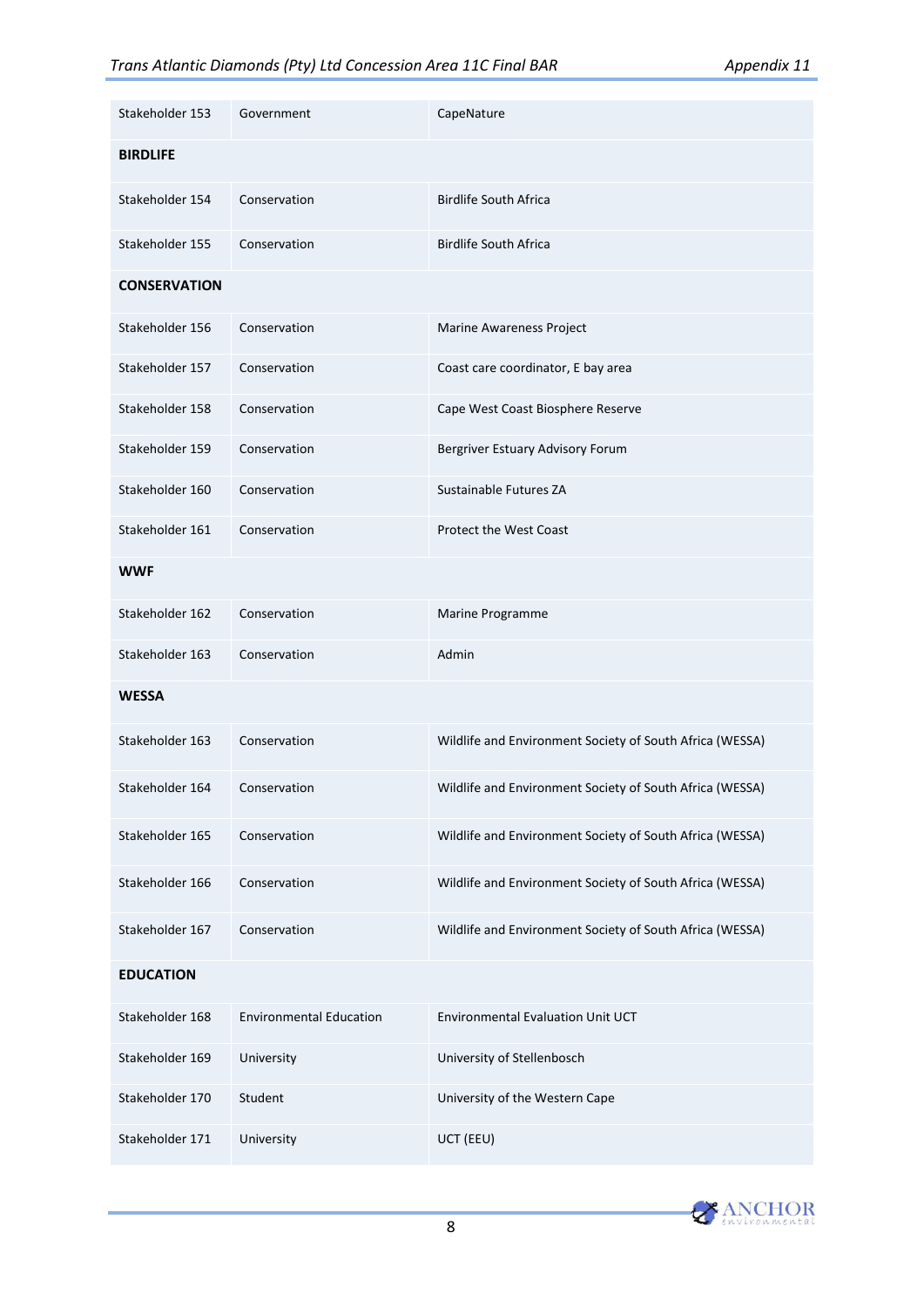| MINING/ GAS/ TRANSPORT |                        |                                   |
|------------------------|------------------------|-----------------------------------|
| Stakeholder 172        | Mining/ gas/ transport | De Beers Marine (Pty) Ltd         |
| Stakeholder 173        | Mining/ gas/ transport | De Beers Marine (Pty) Ltd         |
| Stakeholder 174        | Mining/ gas/ transport | De Beers Marine (Pty) Ltd         |
| Stakeholder 175        | Mining/gas/transport   | PetroSA (SOC) Limited             |
| Stakeholder 176        | Mining/ gas/ transport | PetroSA (SOC) Limited             |
| Stakeholder 177        | Mining/ gas/ transport | PetroSA (SOC) Limited             |
| Stakeholder 178        | Mining/gas/transport   | PetroSA                           |
| Stakeholder 179        | Mining/ gas/ transport | PetroSA (SOC) Limited             |
| Stakeholder 180        | Mining/gas/transport   | PetroSA (SOC) Limited             |
| Stakeholder 181        | Mining/ gas/ transport | PetroSA (SOC) Limited             |
| Stakeholder 182        | Mining/gas/transport   | PetroSA (SOC) Limited             |
| Stakeholder 183        | Mining/gas/transport   | PetroSA (SOC) Limited             |
| Stakeholder 184        | Mining/gas/transport   | PetroSA (SOC) Limited             |
| Stakeholder 185        | Mining/gas/transport   | PetroSA (SOC) Limited             |
| Stakeholder 186        | Mining/ gas/ transport | PetroSA (SOC) Limited             |
| Stakeholder 187        | Mining/gas/transport   | PetroSA (SOC) Ltd                 |
| Stakeholder 188        | Mining/gas/transport   | Petra Diamonds                    |
| Stakeholder 189        | Mining/ gas/ transport | Alexkor RMC JV                    |
| Stakeholder 190        | Mining/ gas/ transport | Petroleum Agency SA               |
| Stakeholder 191        | Mining/ gas/ transport | <b>Tormin Mine</b>                |
| Stakeholder 192        | Mining/ gas/ transport | GAC Shipping (SA) (Pty) Ltd       |
| Stakeholder 193        | Mining/ gas/ transport | Green Flash Trading 251 (Pty) Ltd |
| Stakeholder 194        | Mining/ gas/ transport | Prospect 35 (Pty) Ltd             |
| Stakeholder 195        | Mining/gas/transport   | SASOL                             |
| Stakeholder 196        | Mining/gas/transport   | South African Oil & Gas Alliance  |
| Stakeholder 197        | Mining/ gas/ transport | <b>Trans Hex</b>                  |

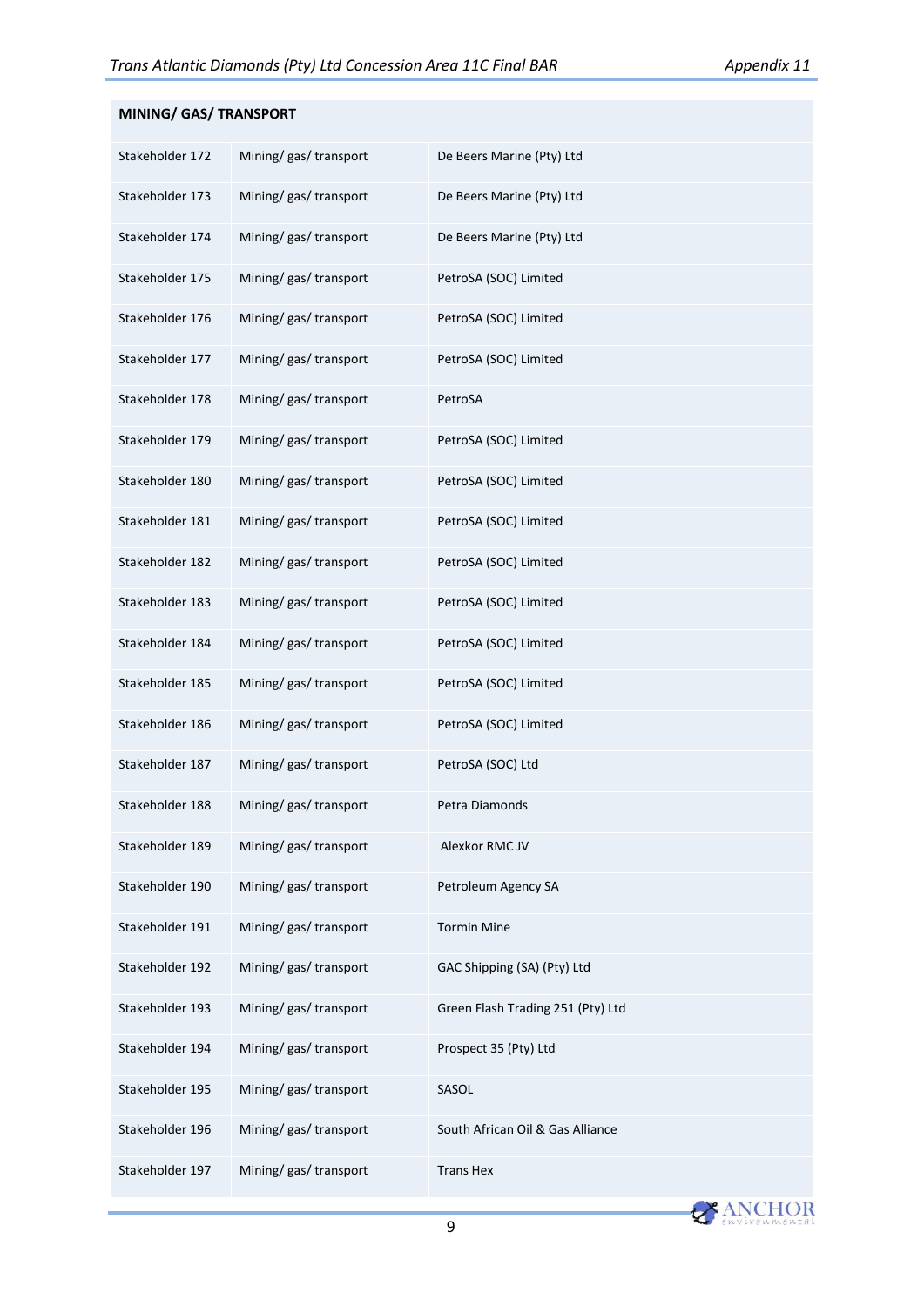| Stakeholder 198                | Mining/ gas/ transport | Mamokgoka Group of Companies/ Moonstone Diamond<br>Marketing (Pty) Ltd_Trans Hex / Ocean Diamond Mining 14C (Pty)<br>Ltd |  |
|--------------------------------|------------------------|--------------------------------------------------------------------------------------------------------------------------|--|
| Stakeholder 199                | Mining/ gas/ transport | Tronox Namakwa sands - Brand se Baai                                                                                     |  |
| Stakeholder 200                | Mining/ gas/ transport | Tronox Mineral Sands Proprietary Limited                                                                                 |  |
| Stakeholder 201                | Mining/ gas/ transport | Namco SA                                                                                                                 |  |
| Stakeholder 202                | Mining/ gas/ transport | <b>Ocean Diamond Mining</b>                                                                                              |  |
| Stakeholder 203                | Mining/gas/transport   | Diamond Fields SA                                                                                                        |  |
| Stakeholder 204                | Mining/ gas/ transport | Belton Park Trading 127 (Pty) Ltd                                                                                        |  |
| Stakeholder 205                | Mining/ gas/ transport | Tronox Namakwa sands - Brand se Baai                                                                                     |  |
| Stakeholder 206                | Mining/ gas/ transport | De Punt mine                                                                                                             |  |
| Stakeholder 207                | Mining/ gas/ transport | Placer Resource Management                                                                                               |  |
| <b>CONSULTING</b>              |                        |                                                                                                                          |  |
| Stakeholder 208                | Consulting             | Capricorn Marine Environment (CapMarine)                                                                                 |  |
| Stakeholder 209                | Consulting             | <b>Pisces Environmental Services</b>                                                                                     |  |
| Stakeholder 210                | Consulting             | <b>SLR Consulting</b>                                                                                                    |  |
| Stakeholder 211                | Consulting             | SDB Consulting SA                                                                                                        |  |
| OTHER                          |                        |                                                                                                                          |  |
| Stakeholder 212                | Other                  | OC Salvage                                                                                                               |  |
| Law                            |                        |                                                                                                                          |  |
| Stakeholder 213                | Law                    | Info                                                                                                                     |  |
| Stakeholder 214                | Law                    | Info                                                                                                                     |  |
| Stakeholder 215                | Law                    | Shepstone & Wylie Attorneys: Environmental & Clean Energy law<br>Department                                              |  |
| <b>LOCAL TOWN INFO CENTRES</b> |                        |                                                                                                                          |  |
| Stakeholder 216                |                        |                                                                                                                          |  |
| Stakeholder 217                | Government             | Visit North West Coast_Matzikama Municipality                                                                            |  |
| Stakeholder 218                | Government             | Tourist info office                                                                                                      |  |

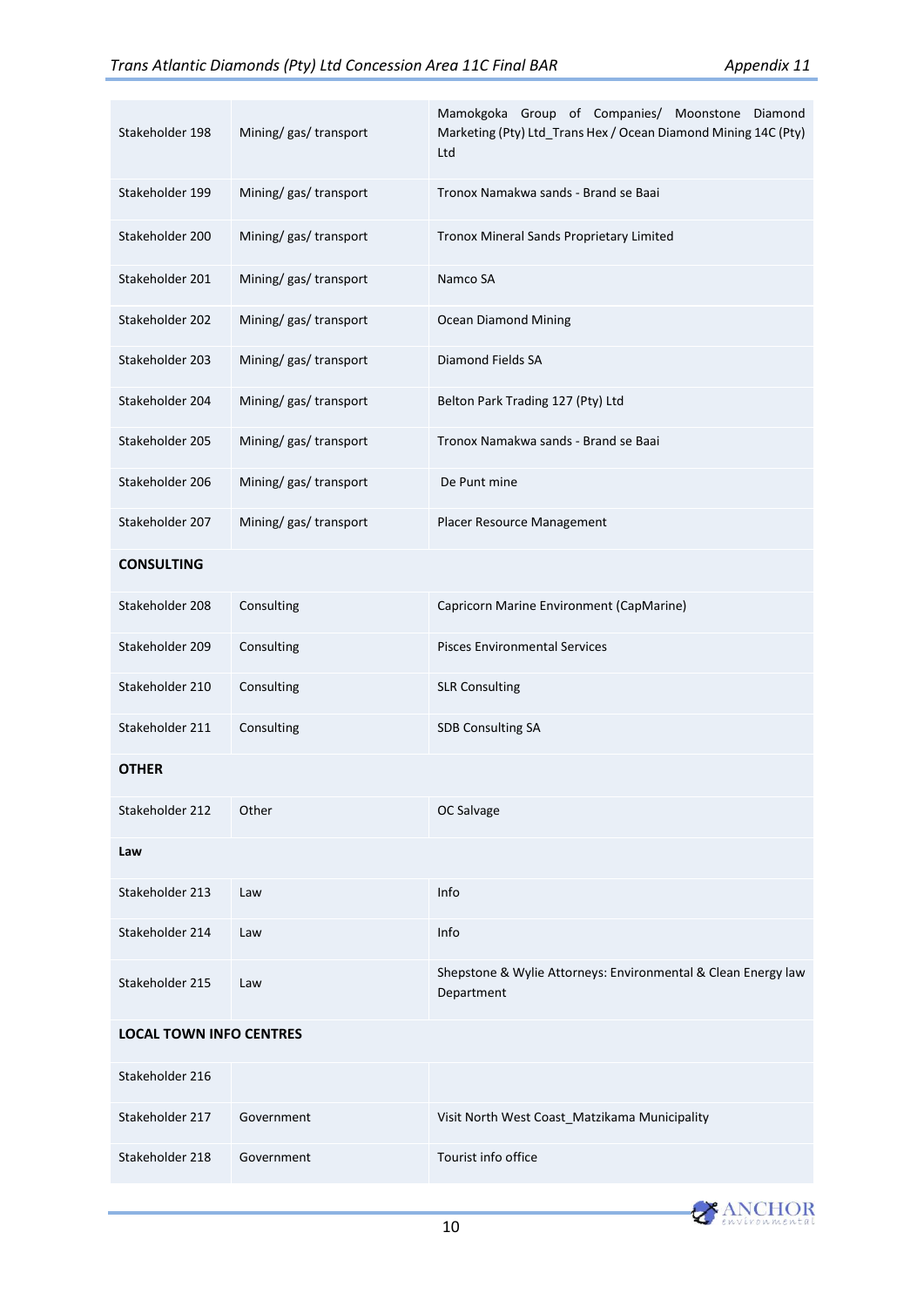| Stakeholder 219                                         | Tourism       | Namaqua West Coast                                                                             |
|---------------------------------------------------------|---------------|------------------------------------------------------------------------------------------------|
| Stakeholder 220                                         | Tourism       | <b>Eco Trails</b>                                                                              |
| Stakeholder 221                                         | Tourism       | Weskus kreef staproete                                                                         |
| Stakeholder 222                                         | Tourism       | <b>Coast Care</b>                                                                              |
| Stakeholder 223                                         | Tourism       | Remote locations - Farms and Nature reserves along WC                                          |
| Stakeholder 224                                         | Newspaper     | Ons Kontrei                                                                                    |
| <b>STRANDFONTEIN</b>                                    |               |                                                                                                |
| Stakeholder 225                                         | Community     | Member of Strandfontein Ratepayers Association & Olifants<br><b>Estuary Advisory Committee</b> |
| Stakeholder 226                                         | Community     | Strandfontein Ratepayers Association                                                           |
| Stakeholder 227                                         | Community     | Lower Olifants Water User Association                                                          |
| Stakeholder 228                                         | Community     | Strandfontein Accommodation                                                                    |
| Stakeholder 229                                         | Accommodation | Strandfontein Accommodation                                                                    |
| Stakeholder 230                                         | Accommodation | Strandfontein Accommodation                                                                    |
| Stakeholder 231                                         | Accommodation | Strandfontein Accommodation                                                                    |
| Stakeholder 232                                         | Accommodation | Strandfontein Accommodation                                                                    |
| Stakeholder 233                                         | Restaurant    | Restaurant Strandfontein                                                                       |
| <b>LAMBERTSBAAI</b>                                     |               |                                                                                                |
| Stakeholder 234                                         | Conservation  | Conservation                                                                                   |
| Stakeholder 235                                         | Fishing       | Lamberts Bay Harbour Affairs                                                                   |
| Stakeholder 236                                         | Restaurant    | Restaurant Lambertsbaai                                                                        |
| Stakeholder 237                                         | Shop          | Spar Lambertsbaai                                                                              |
| PAPENDORP/KOEKENAAP/EBENHAESER/LUTZVILLE/OLIFANTS RIVER |               |                                                                                                |
| Stakeholder 238                                         | Community     | Papendorp                                                                                      |
| Stakeholder 239                                         | Community     | Papendorp Ebenhaeser Youth Forum                                                               |
| Stakeholder 240                                         | Community     | Community                                                                                      |
| Stakeholder 241                                         | Community     | M.J.O, Papendorp                                                                               |

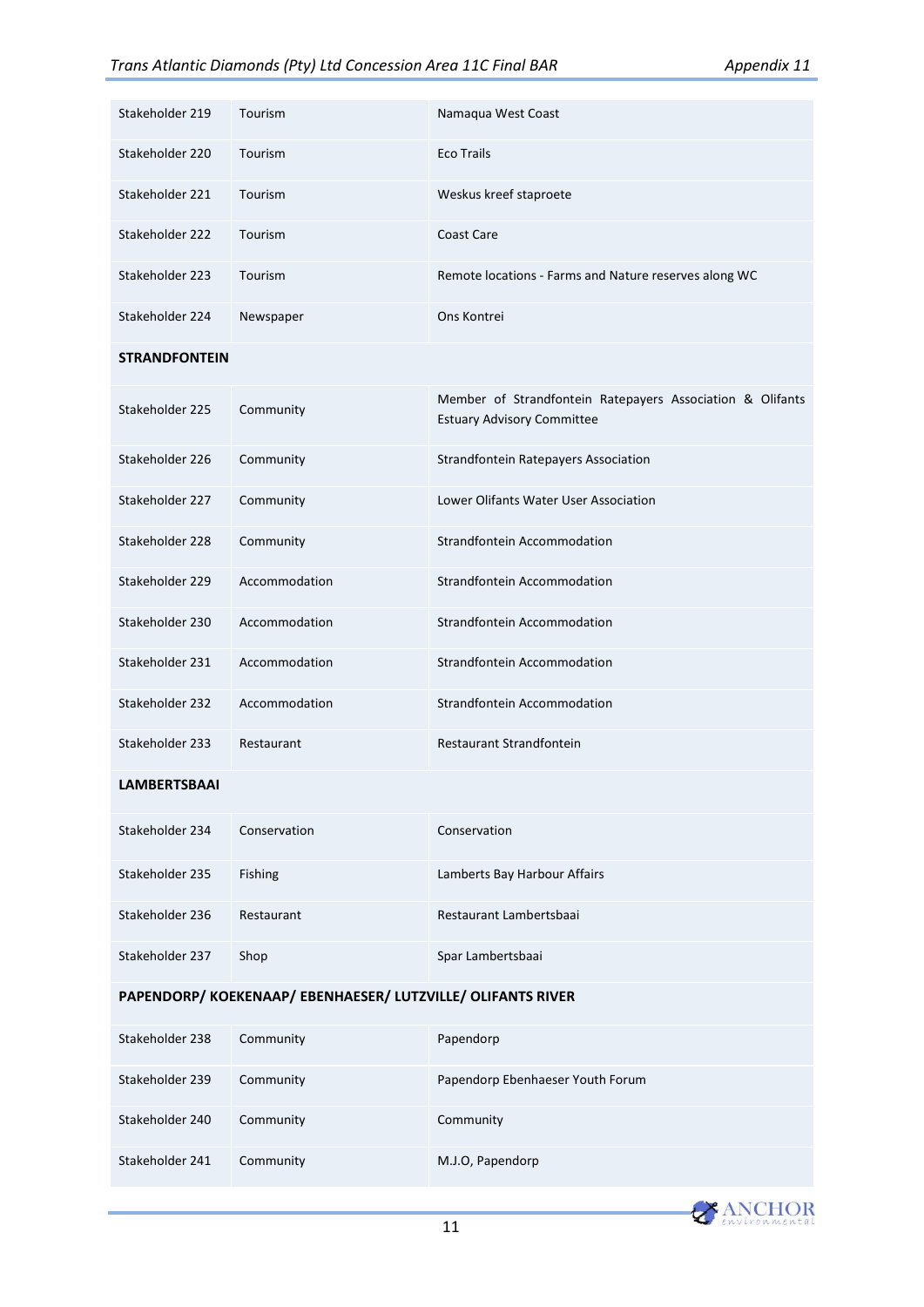| Stakeholder 242 | Shop        | Helpmekaar Handelaars Koekenaap                                    |
|-----------------|-------------|--------------------------------------------------------------------|
| Stakeholder 243 | School      | Koekenaap Primary School                                           |
| Stakeholder 244 | Library     | Ebenhaeser Library                                                 |
| Stakeholder 245 | Community   | Ebenhaeser Community Property Association                          |
| Stakeholder 246 | Community   | Communal Property Association of Ebenhaeser                        |
| Stakeholder 247 | School      | Ebenhaeser Primary School                                          |
| Stakeholder 248 | Library     | Lutzville Library                                                  |
| Stakeholder 249 | <b>SAPS</b> | Lutzville saps                                                     |
| Stakeholder 250 | Restaurant  | Olifants river settlement restaurant                               |
| Stakeholder 251 | Land Owner  | Owner of the holiday resort Big River Bend on the Olifants Estuary |
| Stakeholder 252 | School      | Lutzville High School                                              |
| Stakeholder 253 | School      | Uitkyk Primary School Lutzville                                    |
| Stakeholder 254 | Community   | Community                                                          |
| Stakeholder 255 | Land Owner  | Riparian landowners from                                           |
| Stakeholder 256 | Land Owner  | Land owners                                                        |
| Stakeholder 257 | Government  | Ebenhaeser Land Reform DRDLR                                       |

#### **TRUSTS/ COMMUNITY/ FISHERIES/FUND**

| Stakeholder 258 | Heritage                  | West Coast Aboriginal Council                       |
|-----------------|---------------------------|-----------------------------------------------------|
| Stakeholder 259 | Community/Fisheries/Trust | Masifundise Development Trust                       |
| Stakeholder 260 | Community/Fisheries/Trust | Masifundise Development Trust                       |
| Stakeholder 261 | Community/Fisheries/Trust | Masifundise Development Trust                       |
| Stakeholder 262 | Community/Fisheries/Trust | Sandveld Bewaringskomitee & Weskus Hulpbron Komitee |
| Stakeholder 263 | Community/Fisheries/Trust | Abalobi - Small scale fisheries                     |
| Stakeholder 264 | Community/Fisheries/Trust | Crayfish trail West Coast/Abalobi                   |
| Stakeholder 265 | Community/Fisheries/Trust | South African Fisheries Development Fund            |
| Stakeholder 266 | Community/Fisheries/Trust | Oceana Group Limited                                |

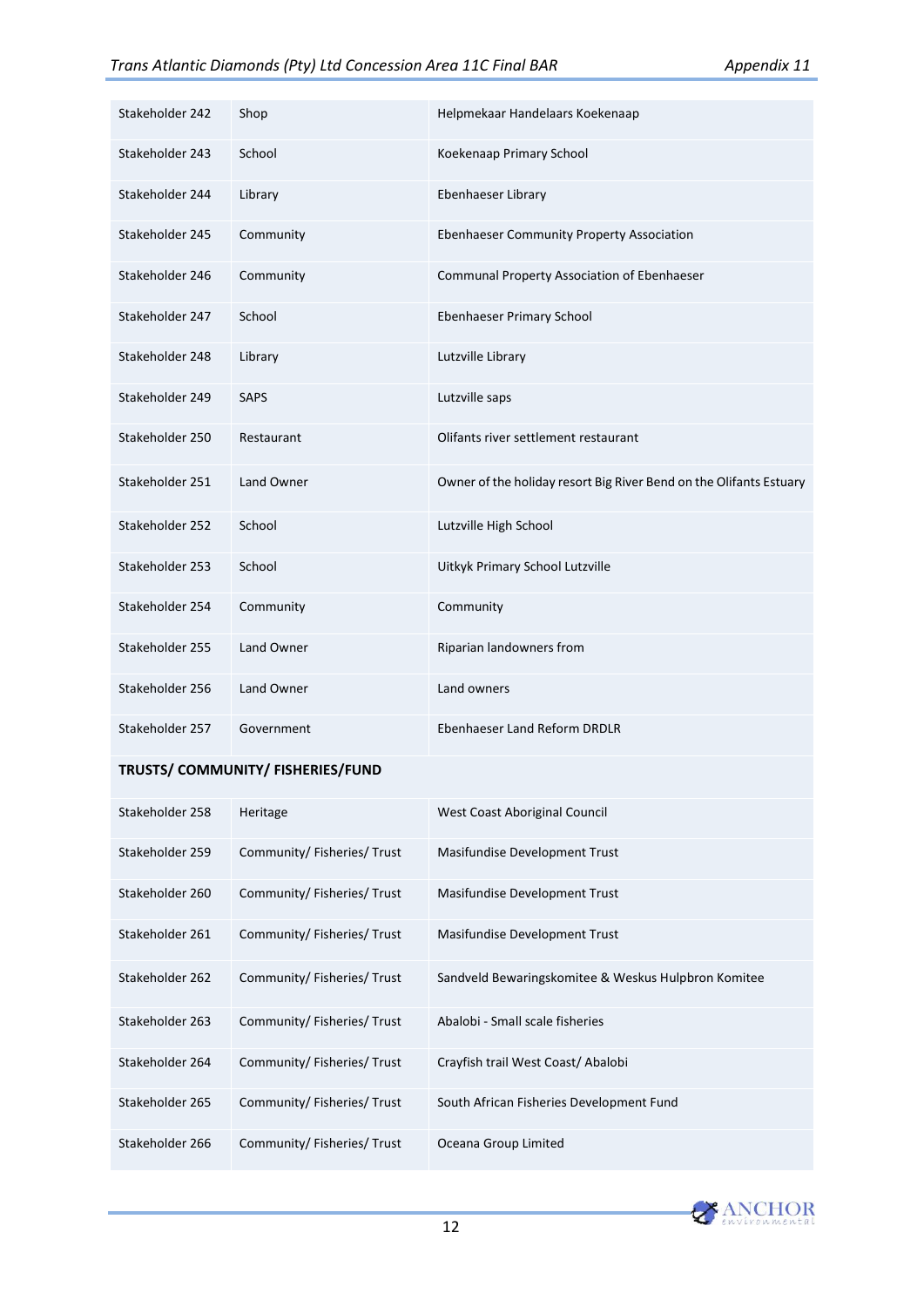| Stakeholder 267 | Community/Fisheries/Trust   | Oceana Group Limited                                                 |
|-----------------|-----------------------------|----------------------------------------------------------------------|
| Stakeholder 268 | Community/Fisheries/Trust   | Irvin & Johnson Limited                                              |
| Stakeholder 269 | Community/Fisheries/Trust   | Irvin & Johnson Limited                                              |
| Stakeholder 270 | Community/ Fisheries/ Trust | South African Pelagic Fishing Industry Association                   |
| Stakeholder 271 | Community/Fisheries/Trust   | <b>Fisheries Sector</b>                                              |
| Stakeholder 272 | Community/Fisheries/Trust   | Sea Harvest Corporation Ltd                                          |
| Stakeholder 273 | Community/ Fisheries/ Trust | South African Commercial Line Fishing Association                    |
| Stakeholder 274 | Community/Fisheries/Trust   | South African Deep Sea Trawling Industry Ass.                        |
| Stakeholder 275 | Community/Fisheries/Trust   | South African Hake Longline Association                              |
| Stakeholder 276 | Community/ Fisheries/ Trust | South African Hake Longline Association                              |
| Stakeholder 278 | Community/Fisheries/Trust   | <b>Viking Fishing</b>                                                |
| Stakeholder 279 | Community/Fisheries/Trust   | Aquaculture Association of SA                                        |
| Stakeholder 280 | Community/Fisheries/Trust   | Bivalve Shellfish Farmers Association of South Africa (BSASA)        |
| Stakeholder 281 | Community/Fisheries/Trust   | Fisheries community                                                  |
| Stakeholder 282 | Community/Fisheries/Trust   | Masibambasani Fisheries (Pty) Ltd                                    |
| Stakeholder 283 | Community/Fisheries/Trust   | Association of Small Hake Industries                                 |
| Stakeholder 284 | Community/Fisheries/Trust   | Fish SA                                                              |
| Stakeholder 285 | Community/ Fisheries/ Trust | Fresh Tuna Exporters Association                                     |
| Stakeholder 286 | Community/Fisheries/Trust   | South African Deep Sea Angling Association                           |
| Stakeholder 287 | Community/ Fisheries/ Trust | Pioneer Fishing (Pty) Ltd                                            |
| Stakeholder 289 | Community/ Fisheries/ Trust | Pioneer Fishing (Pty) Ltd                                            |
| Stakeholder 290 | Community/ Fisheries/ Trust | Luckystar                                                            |
| Stakeholder 291 | Community/ Fisheries/ Trust | Saldanha fisheries                                                   |
| Stakeholder 292 | Community/Fisheries/Trust   | Represents SH- Olifantsmond Beleggings which owns land on De<br>Punt |
| Stakeholder 293 | Community/ Fisheries/ Trust | Olifants Vissersvereniging, Olifantsdrif                             |
| Stakeholder 294 | Community/ Fisheries/ Trust | Olifants Vissersvereniging, Olifantsdrif                             |

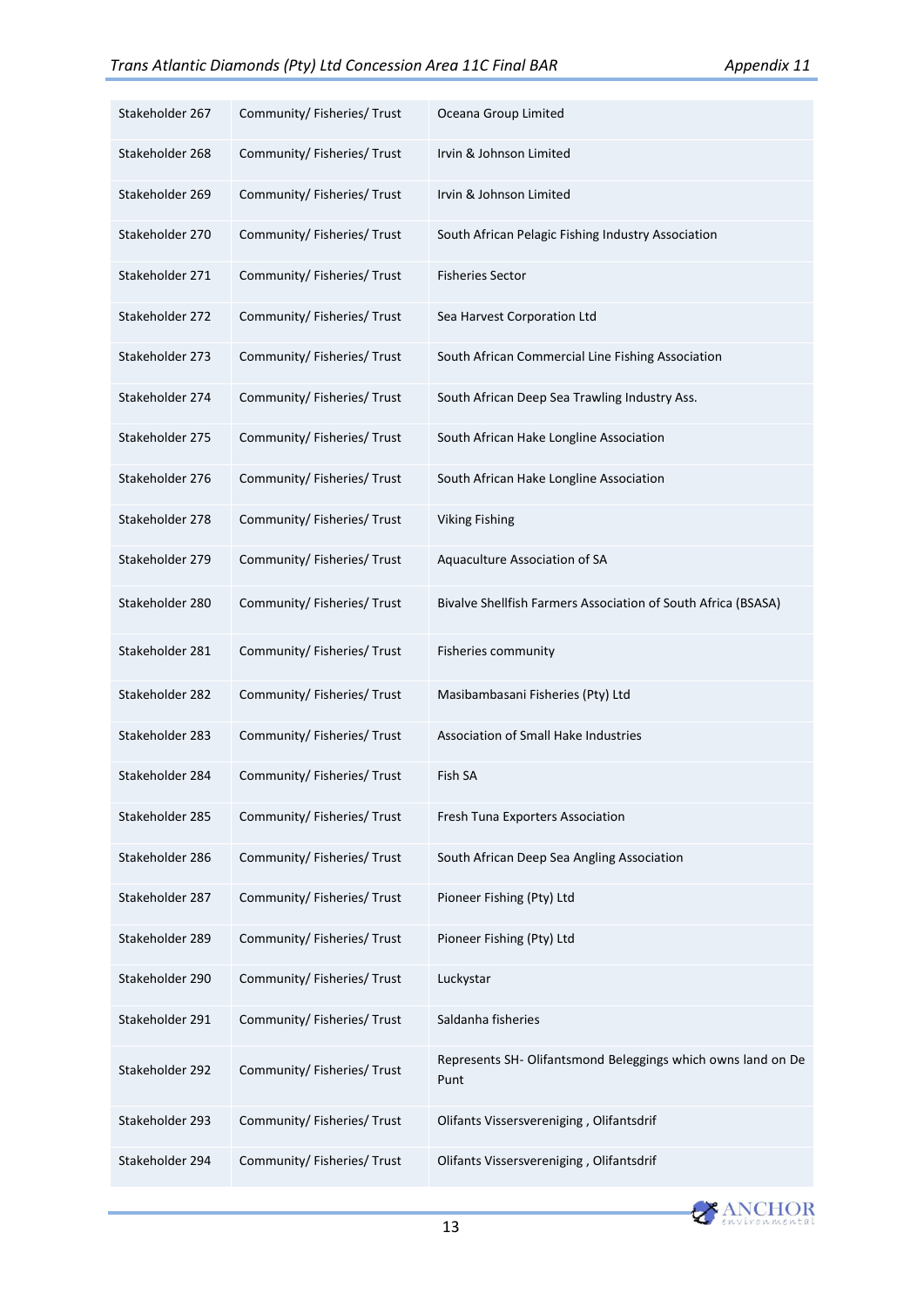| Stakeholder 295   | Community/Fisheries/Trust   | Lower Olifants River Water User Association    |  |  |  |
|-------------------|-----------------------------|------------------------------------------------|--|--|--|
| Stakeholder 296   | Community/ Fisheries/ Trust | Fisherman, Olifants Vissersvereniging          |  |  |  |
| Stakeholder 297   | Community/Fisheries/Trust   | Olifants Vissersvereniging, Olifantsdrif       |  |  |  |
| Stakeholder 298   | Community/ Fisheries/ Trust | Olifants Vissersvereniging, Olifantsdrif       |  |  |  |
| <b>DORINGBAAI</b> |                             |                                                |  |  |  |
| Stakeholder 299   | Library                     | Doringbaai Library                             |  |  |  |
| Stakeholder 300   | Info                        | Doringbaai e-centre                            |  |  |  |
| Stakeholder 301   | Community                   | Doringbaai Abalone                             |  |  |  |
| Stakeholder 302   | Community                   | Doring Bay Abalone                             |  |  |  |
| Stakeholder 303   | Community                   | Doringbaai Development Trust                   |  |  |  |
| Stakeholder 304   | Community                   | D.D.T Community (Doring Bay Development Trust) |  |  |  |
| Stakeholder 305   | Community                   | D.D.T Community (Doring Bay Development Trust) |  |  |  |
| Stakeholder 306   | Community                   | Community representative                       |  |  |  |
| Stakeholder 307   | Community                   | Community representative                       |  |  |  |
| Stakeholder 308   | Community                   | Community representative                       |  |  |  |
| Stakeholder 309   | Community                   | Community representative                       |  |  |  |
| Stakeholder 310   | Community                   | Community representative                       |  |  |  |
| Stakeholder 311   | Community                   | Community representative                       |  |  |  |
| Stakeholder 312   | Community                   | Community representative                       |  |  |  |
| Stakeholder 313   | Community                   | Community representative                       |  |  |  |
| Stakeholder 319   | Community                   | Community                                      |  |  |  |
| Stakeholder 321   | Community                   | <b>SANDU CIVILS</b>                            |  |  |  |
| Stakeholder 322   | Community                   | Coastal Links SA                               |  |  |  |
| Stakeholder 323   | Community                   | Coastal Links SA                               |  |  |  |
| Stakeholder 324   | Community                   | Coastal Links SA                               |  |  |  |
| Stakeholder 325   | Community                   | Coastal Links SA                               |  |  |  |
| Stakeholder 326   | Community                   | Coastal Links SA                               |  |  |  |